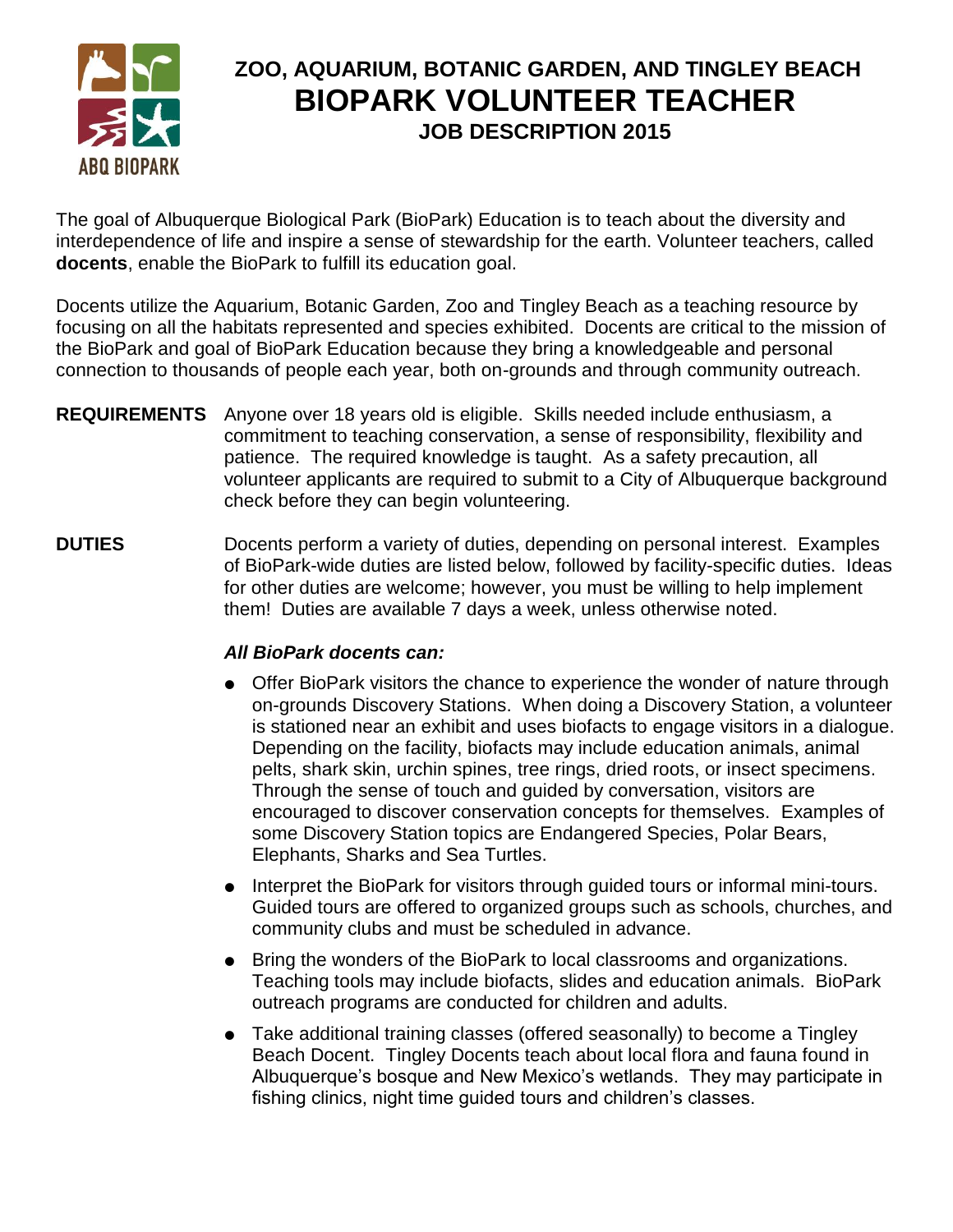## **DUTIES (cont'd)** *Sample duties specific to the ABQ BioPark Aquarium include:*

- Teach visitors about the natural history of aquatic environments (Rio Grande, Gulf of Mexico, Atlantic and Pacific Coral Reefs and Atlantic Ocean) and their connection and importance to us in the desert. Provide examples to visitors about the importance of animals (i.e., sharks, sea turtles) in marine ecosystems.
- Assist visitors with identification of marine life, including animals found in coral reef and deep ocean tanks, pointing out similarities and differences between species and habitats.
- Teach about tidepool inhabitants at the Touchpool in the Aquarium. (Touchpool training is also available for volunteers wishing to work the Shark & Ray and Invertebrate Touchpools, which allow you to engage visitors in dialogue of the animals' natural history while supervising animal contact.
- Teach visitors about animals in the Ocean Tank exhibit during daily feedings. Narrate the process by which divers feed the Aquarium animals while explaining the natural history of eels, stingrays, porcupine fish and more!

### *Sample duties specific to the ABQ BioPark Botanic Garden include:*

- Teach in the Botanic Garden exhibits, from the Desert and Mediterranean Conservatories to the Japanese Garden and the Heritage Farm. Explain the adaptations of plants that grow in different climates around the globe, and teach about the characteristics and importance of the unique habitats exhibited. Help connect visitors with the plants that provide food, shelter, clothing, medicine, and more.
- Highlight specific plants. Docents with in-depth knowledge about roses, cacti, or other plants represented at the Garden will be encouraged to share their expertise with interested visitors at the appropriate exhibit.
- Involve visitors in hands-on gardening experiences. Choose your own topic or use seed strips, mystery seed kits and seed balls.
- Connect visitors to the land by taking them to the 1920s-1930s era Heritage Farm exhibit. Talk with visitors about traditional crops and farm animals. Demonstrate wool working, canning and cooking techniques.
- Teach about the interdependence of life and the many animals (from bees to butterflies to bullfrogs) that live in the gardens. Teach about invertebrate diversity on grounds and in outreach programs using animals and exhibits like the Butterfly Pavilion and the upcoming BUGarium. Volunteers will have access to a diverse collection of live invertebrates such as Giant Millipedes, Madagascar Hissing Cockroaches, tarantulas, scorpions, and water beetles to help educate people about insect adaptations and how important they are to our environment and the web of life.

### *Sample duties specific to the ABQ BioPark Zoo include:*

- Enhance the Zoo visitor experience by on-grounds educating at various Zoo exhibits, as well narrating keeper-led animal feedings at designated Zoo exhibits throughout the year.
- Enable Zoo visitors to contact a variety of education program animals.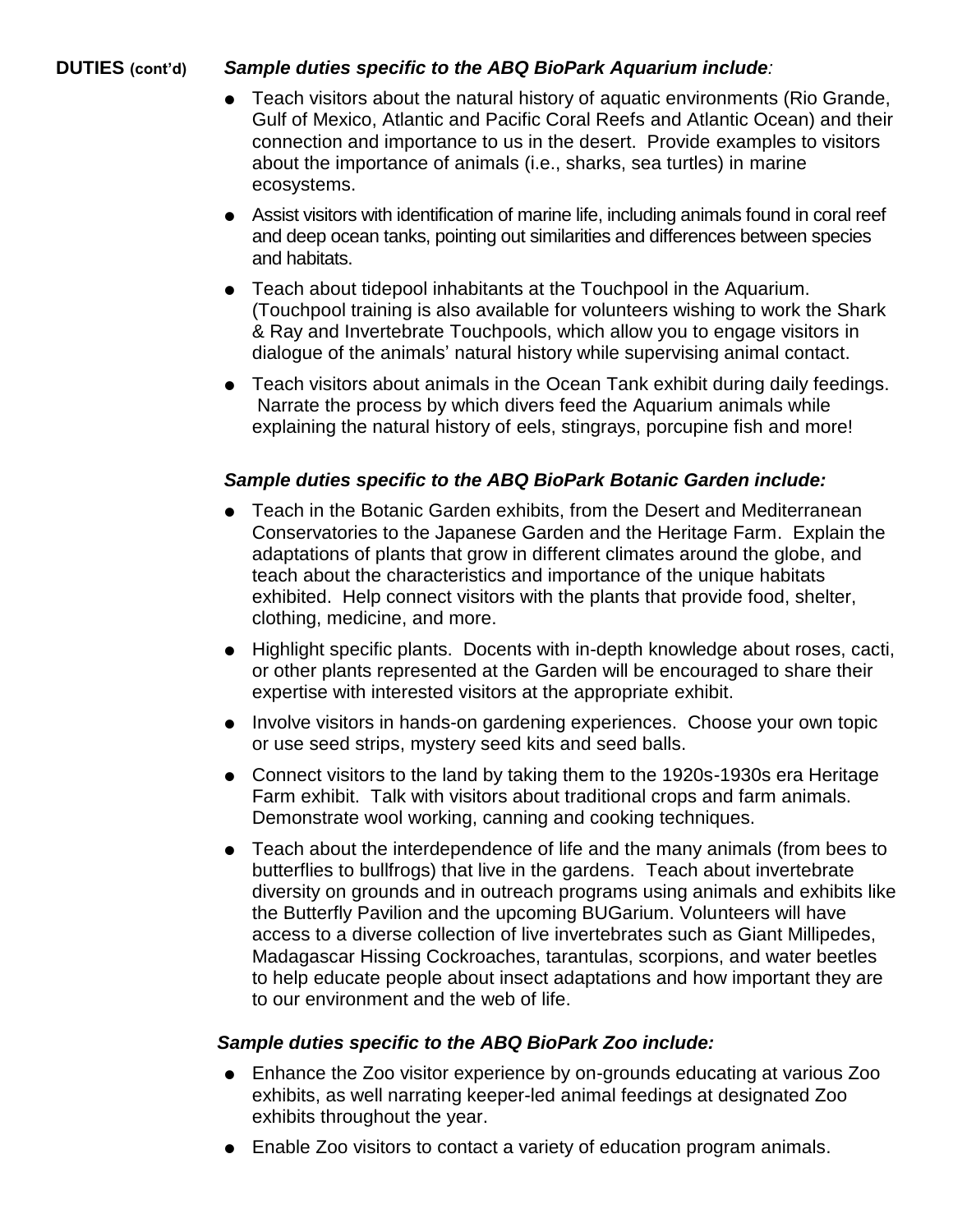Education demonstration animals include an African crested porcupine, serval, kestrel and macaw, llamas and alpacas. A variety of other birds and small mammals are available for on-grounds Discovery Stations. Animal Handling training and certification will be offered in February 2016.

 Travel around New Mexico on a zoo-mobile teaching about animals and conservation. The Zoo to You van travels for four weekdays at a time and is staffed by two volunteers. The New Mexico BioPark Society (NMBPS) provides funds for its operation and expenses.

The Zoo to You van is free of charge and visits any community in New Mexico that requests it, no matter how small. Site visits include schools, senior citizen homes, libraries and county fairs. Hour-long presentations, consisting of slide shows, education animals and biofacts, are made to groups. Training for new docents on the Zoo to You van will be in March 2016.

- Introduce Albuquerque-area school children to the animal kingdom using local Zoo to You biofacts, education animals and slides. Volunteers present a program developed for Kindergarten through  $12<sup>th</sup>$  grade and then bring the concepts to life by allowing the children to see Zoo biofacts up-close and interact with the education animals brought into the classroom. Adult outreach programs are also available.
- **MINIMUM TIME** After successful completion of the required training program (see below), volunteers are able to create their own schedule. They may work anytime the Zoo, Aquarium, or Botanic Garden is open, 9:00am-5:00pm, seven days a week, year round. A regular schedule is strongly encouraged, but not required.

A minimum of 60 hours a year is required to receive annual recognition as a docent. At least 30 hours of these must be spent directly teaching the public; the remaining 30 hours may also be spent directly teaching the public or doing support work such as research, writing, attending monthly meetings, continuing education classes, BioPark lectures and Brown Bags, assisting with general BioPark projects, etc. Volunteers are responsible for tracking their own hours in our digital database.

**TRAINING** Phase I Docent training takes place on twelve Thursdays. Phase I includes 12 (twelve) Thursdays, beginning August 6 and ending December 10. Most training days are 9:30am-3:30pm. Phase II is on two Thursdays in January 2016. (Please see the "Pertinent Dates" section on the last page for specific training dates.) In order to be an effective docent, the information taught in the training must be learned. Attendance is required; this includes showing up on time and staying for the duration of the class.

> Phase I topics are taught by Zoo, Garden, and Aquarium staff and cover such subjects as habitats, ecology and conservation, basic biological concepts, and natural history of the species on exhibit at each facility. During Phase I, trainees will work on-grounds with experienced docents to practice what they have learned. There are opportunities for individual small groups to work together doing observations, research, and review of material covered in class.

Phase II topics cover such subjects as teaching strategies, how to use biofacts, and logistics of volunteering at the BioPark.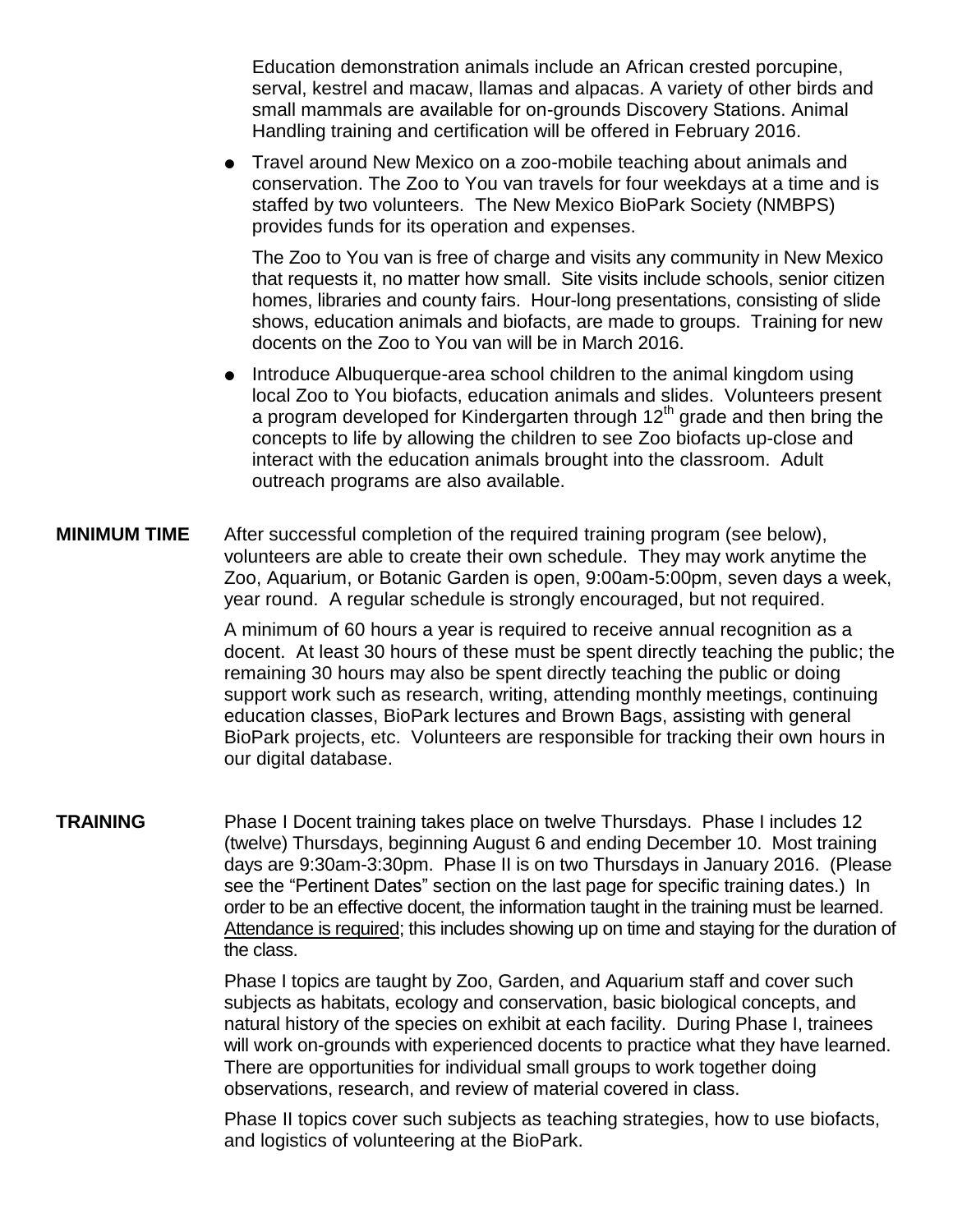Lunch typically consists of a 45 minute break, so please bring your lunch on training days, and come prepared for indoor and outdoor learning. Wear comfortable walking shoes.

Again, attendance is required; this includes showing up on time and staying for the duration of the class. Trainees are allowed to miss up to three (3) classes, which can be made up by working with staff to cover the missed material.

A final exam is administered and must be passed (if necessary, it can be retaken). BioPark Education has many ways to support and assist trainees as they learn. If requested, staff or experienced docents will provide coaching.

**UNIFORM** Docents wear a printed fabric vest worn with the uniform colors. It is the responsibility of the docent to purchase the vest fabric from BioPark Education and get the vest made at the end of the training program.

> The identification badge and nametag provided at graduation must be worn as part of the uniform. It is the responsibility of the volunteer to acquire the solidcolored blouse/shirt and pants/shorts/skirt in the uniform colors. Uniform colors are black, brown, tan, or white.

- **BENEFITS** Volunteers have the opportunity to do meaningful and gratifying education work with thousands of visitors to the BioPark, an important intangible benefit. Tangible benefits are also available. Upon completion of the training and a commitment to give the minimum number of hours, volunteers are given an identification badge, which allows free regular admission to all BioPark facilities (Zoo, Aquarium, and Botanic Garden; Tingley Beach is free and open to the public sunrise to sunset, daily). While on duty, volunteers receive a discount at the food and gift concession stands. After the end of each calendar year, volunteers are awarded recognition items for their service. Volunteers are offered discounts to all fee-based BioPark Education programs and are invited to special volunteer-only events.
- **SUPPORT** Resources exist throughout the BioPark to help volunteers fulfill their duties. Experienced docents are eager to help new volunteers and are enthusiastic about sharing their own knowledge. Education staff can provide assistance, and small Education Libraries are available. Monthly Education meetings are generally held on the first Thursday and first Saturday of each month, and new volunteers are strongly encouraged to attend beginning in September (Sept. 3 and 5 this year) – this is the best way to learn about upcoming events, trainings, and the latest news on the plants and animal exhibits throughout the BioPark. The Zoo Education Volunteer meetings are at 9:00am in the Zoo Colores Education Building and the Aquarium/Botanic Garden meetings are at 11:00am in the Aquarium/Botanic Garden Education Building. Current BioPark happenings are discussed, as well as facility-specific information. Volunteers are also invited to attend monthly Brown Bag Seminars following the meetings. Midmonth, a written update is emailed to all BioPark volunteers. Information on current happenings is also available on the bulletin boards at both Education facilities.

Another support resource for trainees is the docent mentor team. The mentors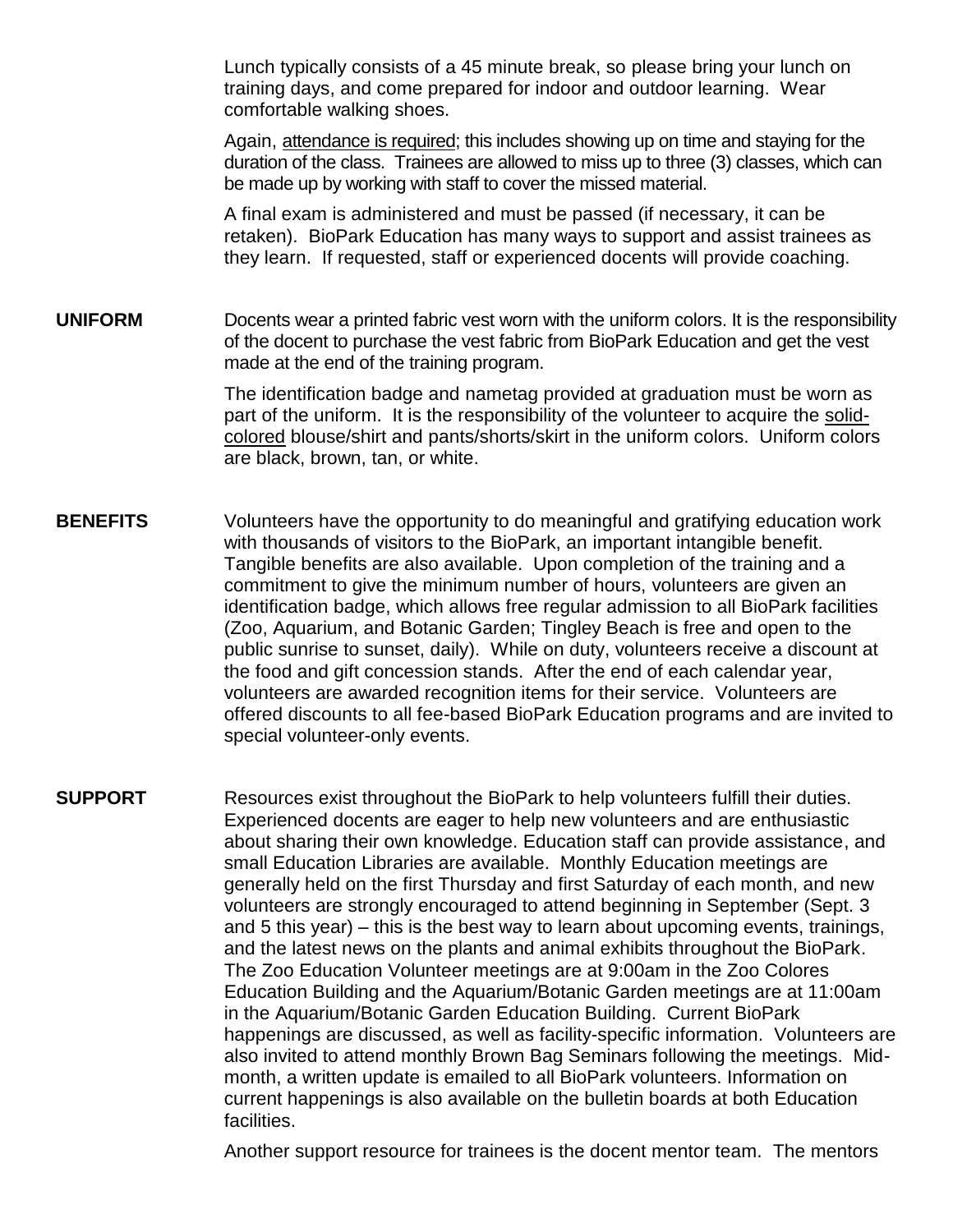are available to you to answer questions, show you around the BioPark, take you along as they teach so you can observe volunteers "in action," and offer general guidance throughout your training.

- **COSTS** Docent out-of-pocket expenses are phased in over the course of training and include a training manual, guidebook, and uniform vest costs, as well as a key deposit for Zoo docents. At the beginning of training, docents are responsible for buying the training manual (\$25), and at the end of training, docents are responsible for buying a guidebook which gives species information (\$25). Docents are responsible for acquiring their own vest uniform (material cost is \$12/yard). Zoo docents need to put a refundable deposit down for the key to the Zoo Education Barn (\$10.00). The deposit for the key will be refunded when the Zoo docent resigns and the key is returned.
- **ORGANIZATION** Zoo docents report to the Zoo Education Specialist; Aquarium and Garden docents report to the Aquarium/ Botanic Garden Education Coordinator. The BioPark Education Curator oversees all Education programming.

The Education Clerks at the Zoo and at the Aquarium/Botanic Garden are also available to provide assistance.

**PERTINENT** A general orientation will be **Thursday, August 6, at 11:00am** in the Colores **DATES** Education Building at the ABQ BioPark Zoo. The purpose of the orientation is to describe all volunteer teaching programs and other volunteer opportunities, at no obligation to the attendee. The orientation will last approximately two hours.

> The specific dates for training are listed below. Dates may be subject to change. You may train for only one facility at a time; however, you are welcome to train at another facility in future years.

The dates below are not concurrent. The "off" weeks are designed to give you time to read, study, spend time on grounds, and attend other events at the BioPark. On most training days, you will meet with your class at your facility. See below for exceptions.

#### **Phase I**

- **Aquarium** August 6\*, August 13\*, August 27, September 3 (Volunteer Meeting), September 10 (optional Touchpool Training), September 17, October 1 (Volunteer Meeting), October 8, October 22, October 29, November 5 (Volunteer Meeting), November 12, November 19\*, December 3 (Volunteer Meeting), December 10
- **Botanic Garden**  August 6\*, August 13\*, August 20, August 27, September 3 (Volunteer Meeting), September 10, September 17, September 24, October 1 (Volunteer Meeting), October 15, October 22, October 29, November 5 (Volunteer Meeting), November 19\*, December 3 (Volunteer Meeting), December 10
- **Zoo** August 6\*, August 13\*, August 20, August 27, September 3 (Volunteer Meeting), September 10, September 17, September 24, October 1 (Volunteer Meeting), October 8, October 22, October 29, November 5 (Volunteer Meeting), November 19\*, December 3